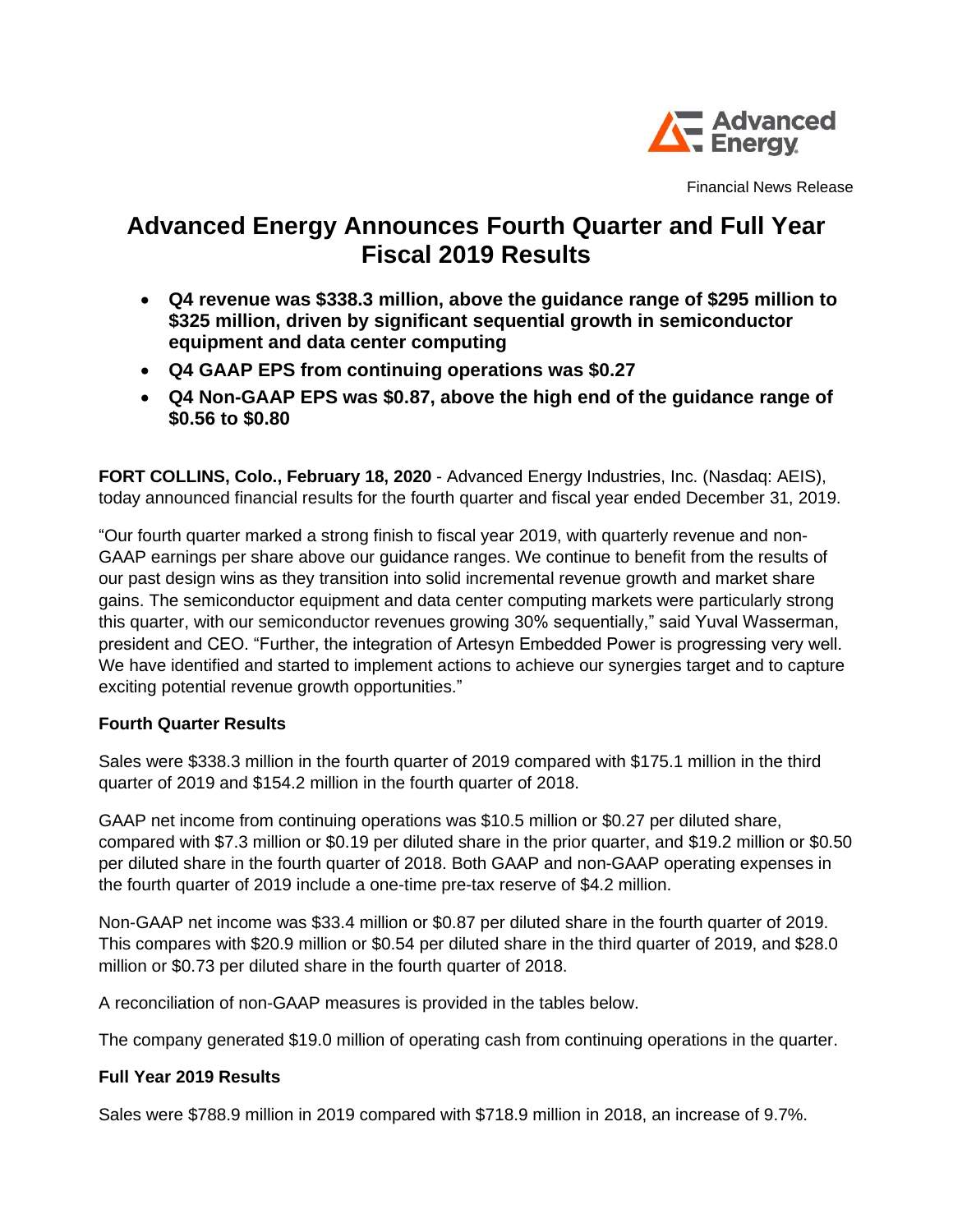GAAP net income from continuing operations was \$56.5 million or \$1.47 per diluted share in 2019 compared with \$147.1 million or \$3.74 per diluted share in 2018.

Non-GAAP net income was \$93.9 million or \$2.44 per diluted share in 2019 compared to \$172.0 million or \$4.37 per diluted share in 2018. A reconciliation of non-GAAP measures is provided in the tables below.

The company generated \$47.9 million of operating cash from continuing operations in 2019 and ended the year with \$349.1 million in cash and marketable securities.

#### **Discontinued Operations**

The company's financial statements for all periods presented reflect results for the continuing precision power business, with the discontinued inverter business included in discontinued operations for all purposes. Further financial detail regarding the amounts related to the discontinued inverter business are available in the company's 2018 Annual Report on Form 10-K.

#### **First Quarter 2020 Guidance**

Based on the company's current view, beliefs and assumptions, guidance for the first quarter of 2020 is within the following ranges.

|                                     | Q1 2020           |
|-------------------------------------|-------------------|
| Revenues                            | $$310M +/- $30M$  |
| GAAP EPS from continuing operations | $$0.36 +/- $0.30$ |
| Non-GAAP EPS                        | $$0.70 +/- $0.30$ |

## **Conference Call**

Management will host a conference call today, Tuesday, February 18, 2020 at 6:30 a.m. Mountain Time/ 8:30 a.m. Eastern Time to discuss Advanced Energy's financial results. Domestic callers may access this conference call by dialing 855-232-8958. International callers may access the call by dialing +1 315-625-6980. Participants will need to provide the operator with Conference ID Number 4717689, which has been reserved for this call. A webcast will also be available on the company's Investor Relations web page at ir.advanced-energy.com**.**

#### **About Advanced Energy**

Advanced Energy (Nasdaq: AEIS) is a global leader in the design and manufacturing of highly engineered, precision power conversion, measurement and control solutions for mission-critical applications and processes. AE's power solutions enable customer innovation in complex applications for a wide range of industries including semiconductor equipment, industrial, manufacturing, telecommunications, data center computing and healthcare. With engineering knowhow and responsive service and support around the globe, the company builds collaborative partnerships to meet technology advances, propel growth for its customers and innovate the future of power. Advanced Energy has devoted more than three decades to perfecting power for its global customers and is headquartered in Fort Collins, Colorado, USA. For more information, visit www.advancedenergy.com.

Advanced Energy | Precision. Power. Performance.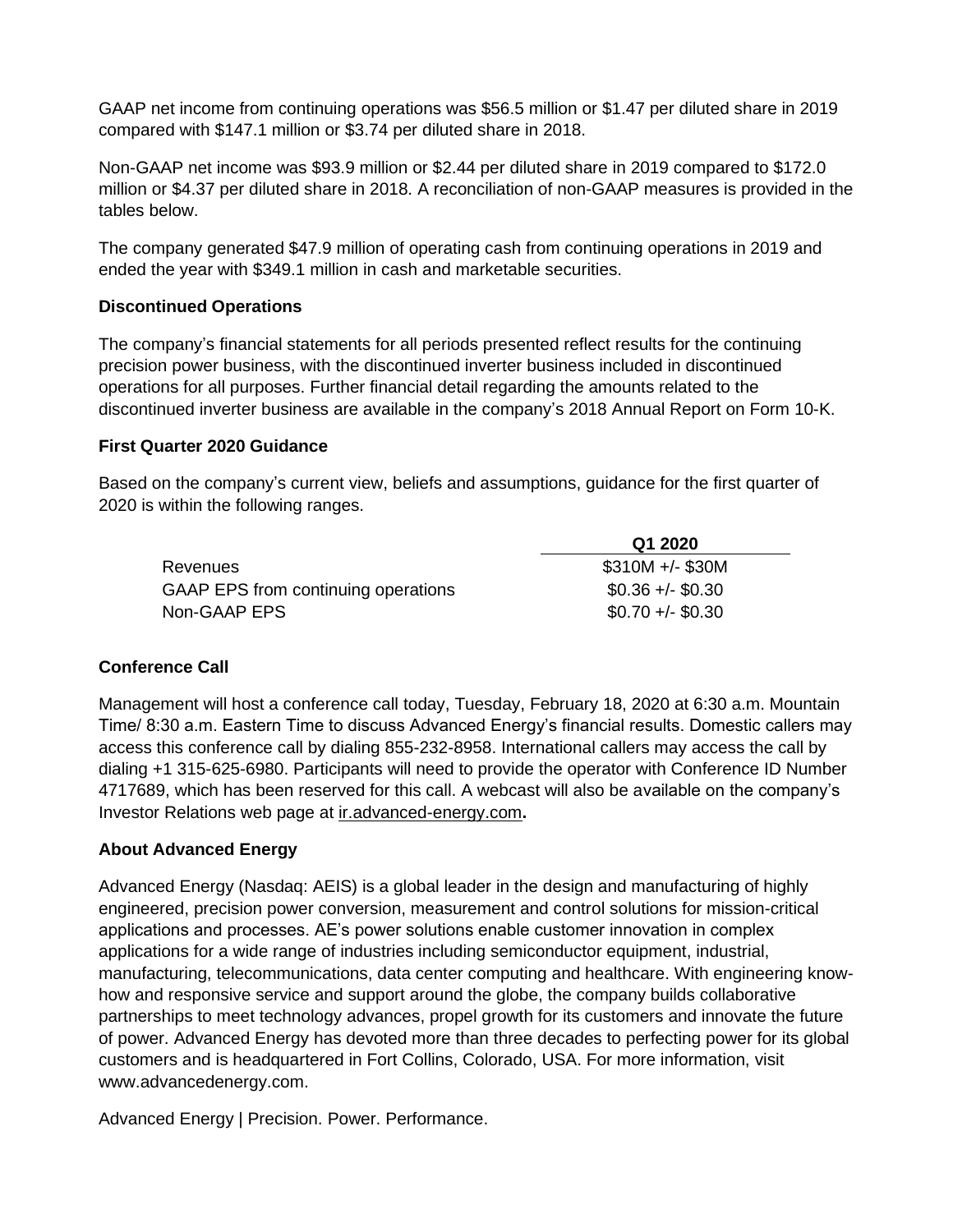### **For more information, contact:**

Brian Smith Advanced Energy (970) 407-6555 brian.smith@aei.com

### **Non-GAAP Measures**

This release includes GAAP and non-GAAP income and per-share earnings data and other GAAP and non-GAAP financial information. Advanced Energy's non-GAAP measures exclude the impact of non-cash related charges such as stock-based compensation and amortization of intangible assets, as well as discontinued operations, and non-recurring items such as acquisition-related costs and restructuring expenses. The non-GAAP measures included in this release are not in accordance with, or an alternative for, similar measures calculated under generally accepted accounting principles and may be different from non-GAAP measures used by other companies. In addition, these non-GAAP measures are not based on any comprehensive set of accounting rules or principles. Advanced Energy believes that these non-GAAP measures provide useful information to management and investors to evaluate business performance without the impacts of certain non-cash charges and other cash charges which are not part of the company's usual operations. The company uses these non-GAAP measures to assess performance against business objectives, make business decisions, develop budgets, forecast future periods, assess trends and evaluate financial impacts of various scenarios. In addition, management's incentive plans include these non-GAAP measures as criteria for achievements. Additionally, the company believes that these non-GAAP measures, in combination with its financial results calculated in accordance with GAAP, provide investors with additional perspective. While some of the excluded items may be incurred and reflected in the company's GAAP financial results in the foreseeable future, the company believes that the items excluded from certain non-GAAP measures do not accurately reflect the underlying performance of its continuing operations for the period in which they are incurred. The use of non-GAAP measures has limitations in that such measures do not reflect all of the amounts associated with the company's results of operations as determined in accordance with GAAP, and these measures should only be used to evaluate the company's results of operations in conjunction with the corresponding GAAP measures. Please refer to the Form 8-K regarding this release furnished today to the Securities and Exchange Commission.

#### **Forward-Looking Statements**

The company's guidance with respect to anticipated financial results for the first quarter ending March 31, 2020, potential future growth and profitability, future business mix, expectations regarding future market trends, future performance within specific markets and other statements herein or made on the above-announced conference call that are not historical information are forward-looking statements within the meaning of Section 27A of the Securities Act of 1933 and Section 21E of the Securities Exchange Act of 1934. Forward-looking statements are subject to known and unknown risks and uncertainties that could cause actual results to differ materially from those expressed or implied by such statements. Such risks and uncertainties include, but are not limited to: (a) the effects of global macroeconomic conditions upon demand for our products and services; (b) the volatility and cyclicality of the industries the company serves, particularly the semiconductor industry; (c) delays in capital spending by end-users in our served markets; (d) the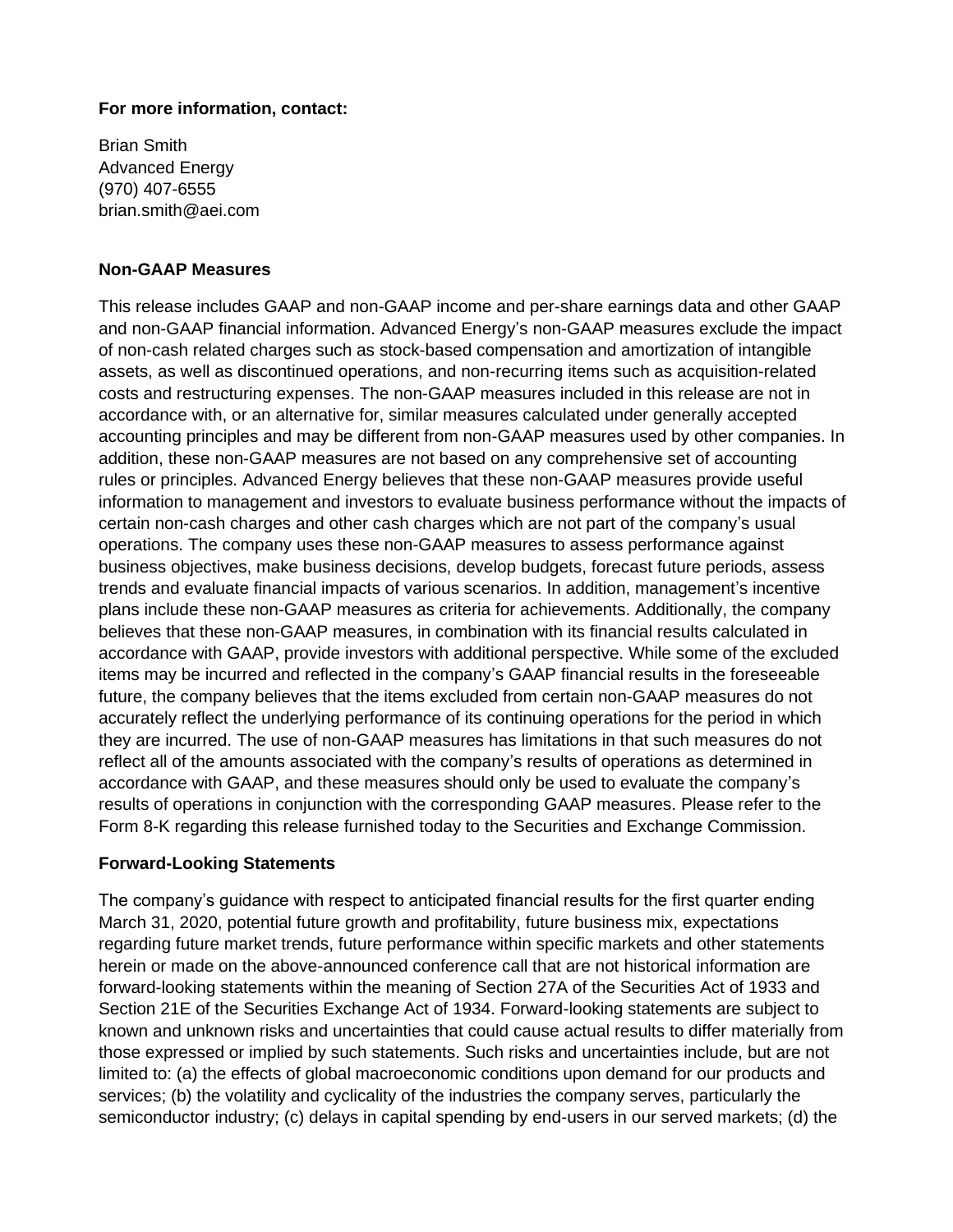risks and uncertainties related to the acquisition and integration of Artesyn Embedded Power including the optimization and reduction of our global manufacturing sites; (e) the recent outbreak of the 2019-Novel Coronavirus (2019-nCoV) and its potential adverse impact on our product manufacturing, research & development, supply chain, services and administrative operations; (f) the accuracy of the company's estimates related to fulfilling solar inverter product warranty and post-warranty obligations; (g) the company's ability to realize its plan to avoid additional costs after the solar inverter wind-down; (h) the accuracy of the company's assumptions on which its financial statement projections are based; (i) the impact of product price changes, which may result from a variety of factors; (j) the timing of orders received from customers; (k) the company's ability to realize benefits from cost improvement efforts including avoided costs, restructuring plans and inorganic growth; (l) the company's ability to obtain in a timely manner the materials necessary to manufacture its products; (m) unanticipated changes to management's estimates, reserves or allowances; (n) changes and adjustments to the tax expense and benefits related to the U.S. tax reform that was enacted in late 2017; and (o) the effects of U.S. government trade and export restrictions, Chinese retaliatory trade actions, and other governmental action related to tariffs upon the demand for our, and our customers', products and services and the U.S. economy. These and other risks are described in Advanced Energy's Form 10-K, Forms 10-Q and other reports and statements filed with the Securities and Exchange Commission (the "SEC"). These reports and statements are available on the SEC's website at www.sec.gov. Copies may also be obtained from Advanced Energy's investor relations page at ir.advanced-energy.com or by contacting Advanced Energy's investor relations at 970-407-6555. Forward-looking statements are made and based on information available to the company on the date of this press release. Aspirational goals and targets discussed on the conference call or in the presentation materials should not be interpreted in any respect as guidance. The company assumes no obligation to update the information in this press release.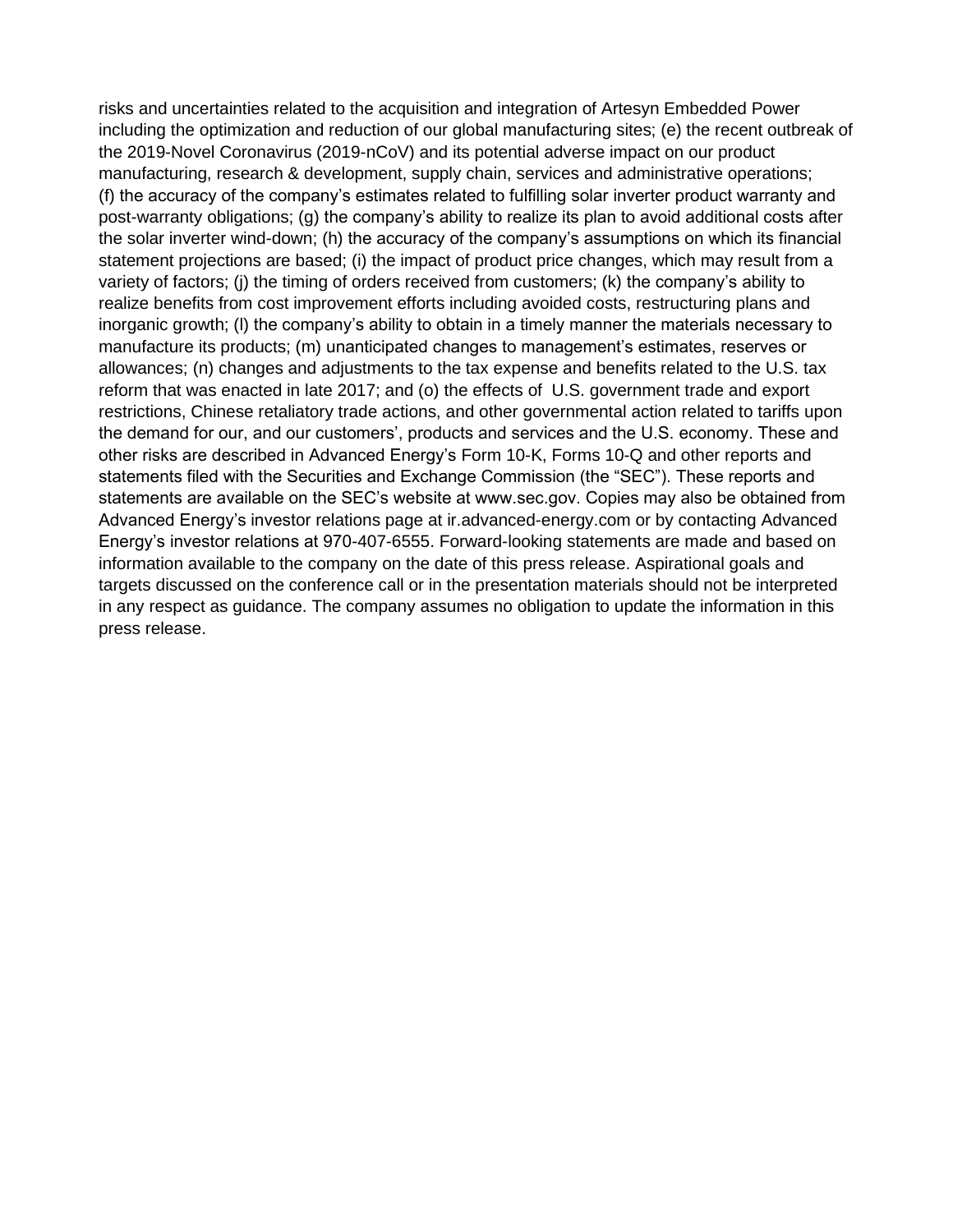#### **ADVANCED ENERGY INDUSTRIES, INC. CONDENSED CONSOLIDATED STATEMENTS OF OPERATIONS (in thousands, except per share data)**

|                                                                                |          |              |              | <b>Three Months Ended</b> |          |               |          | <b>Year Ended</b> |          |              |
|--------------------------------------------------------------------------------|----------|--------------|--------------|---------------------------|----------|---------------|----------|-------------------|----------|--------------|
|                                                                                |          | December 31, |              |                           |          | September 30, |          | December 31,      |          |              |
|                                                                                |          | 2019         |              | 2018                      |          | 2019          |          | 2019              | 2018     |              |
|                                                                                |          | Unaudited    |              | Unaudited                 |          | Unaudited     |          |                   |          |              |
| Sales:                                                                         |          |              |              |                           |          |               |          |                   |          |              |
| Product                                                                        |          | \$311,618    |              | \$125,039                 | \$       | 148,138       |          | \$678,061         |          | \$610,326    |
| Service                                                                        |          | 26,650       |              | 29,122                    |          | 26,989        |          | 110,887           |          | 108,566      |
| Total sales                                                                    |          | 338,268      |              | 154,161                   |          | 175,127       |          | 788,948           |          | 718,892      |
| Cost of sales:                                                                 |          |              |              |                           |          |               |          |                   |          |              |
| Product                                                                        |          | 212,526      |              | 64,819                    |          | 87,536        |          | 416,976           |          | 298,597      |
| Service                                                                        |          | 13,447       |              | 14,154                    |          | 14,100        |          | 56,320            |          | 54,688       |
| Total cost of sales                                                            |          | 225,973      |              | 78,973                    |          | 101,636       |          | 473,296           |          | 353,285      |
| Gross profit                                                                   |          | 112,295      |              | 75,188                    |          | 73,491        |          | 315,652           |          | 365,607      |
|                                                                                |          | 33.2 %       |              | 48.8 %                    |          | 42.0 %        |          | 40.0 %            |          | 50.9 %       |
| Operating expenses:                                                            |          |              |              |                           |          |               |          |                   |          |              |
| Research and development                                                       |          | 33,828       |              | 20,725                    |          | 24,546        |          | 101,503           |          | 76,008       |
| Selling, general and administrative                                            |          | 49,528       |              | 29,241                    |          | 36,401        |          | 142,555           |          | 108,033      |
| Amortization of intangible assets                                              |          | 5,319        |              | 1,816                     |          | 3,002         |          | 12,168            |          | 5,774        |
| Restructuring expense                                                          |          | 1,418        |              | 3,836                     |          | 152           |          | 5,038             |          | 4,239        |
| Total operating expenses                                                       |          | 90,093       |              | 55,618                    |          | 64,101        |          | 261,264           |          | 194,054      |
| Operating income                                                               |          | 22,202       |              | 19,570                    |          | 9,390         |          | 54,388            |          | 171,553      |
| Other income (expense), net                                                    |          | (4, 843)     |              | 881                       |          | 1,361         |          | 12,806            |          | 823          |
| Income from continuing operations before income taxes                          |          | 17,359       |              | 20,451                    |          | 10,751        |          | 67,194            |          | 172,376      |
| Provision (benefit) for income taxes                                           |          | 6,880        |              | 1,229                     |          | 3,495         |          | 10,699            |          | 25,227       |
| Income from continuing operations, net of income taxes                         |          | 10,479       |              | 19,222                    |          | 7,256         |          | 56,495            |          | 147,149      |
| Income (loss) from discontinued operations, net of                             |          |              |              |                           |          |               |          |                   |          |              |
| income taxes                                                                   |          | (210)        |              | 188                       |          | 375           |          | 8,480             |          | (38)         |
| Net income                                                                     |          | 10,269       |              | 19,410                    |          | 7,631         |          | 64,975            |          | 147,111      |
| Income from continuing operations attributable to non-                         |          |              |              |                           |          |               |          |                   |          |              |
| controlling interest                                                           |          | 5            |              | 4                         |          | 10            |          | 34                |          | 86           |
| Net income attributable to Advanced Energy                                     |          |              |              |                           |          |               |          |                   |          |              |
| Industries, Inc.                                                               | \$       | 10,264       |              | 19,406                    | \$       | 7,621         |          | 64,941            | \$       | 147,025      |
| Basic weighted-average common shares outstanding                               |          | 38,341       |              | 38,386                    |          | 38,313        |          | 38,281            |          | 39,081       |
| Diluted weighted-average common shares outstanding                             |          | 38,554       |              | 38,595                    |          | 38,489        |          | 38,495            |          | 39,352       |
| Earnings per share attributable to Advanced Energy<br><b>Industries</b> , Inc: |          |              |              |                           |          |               |          |                   |          |              |
| Continuing operations:                                                         |          |              |              |                           |          |               |          |                   |          |              |
| Basic earnings per share                                                       | \$       | 0.27         | \$           | 0.50                      | \$       | 0.19          | \$       | 1.47              | \$       | 3.76         |
| Diluted earnings per share                                                     | \$       | 0.27         | \$           | 0.50                      | \$       | 0.19          | \$       | 1.47              | \$       | 3.74         |
| Discontinued operations:                                                       |          |              |              |                           |          |               |          |                   |          |              |
| Basic earnings per share                                                       | \$       | (0.01)       | \$           |                           | \$       | 0.01          | $\$$     | 0.22              | \$       |              |
| Diluted earnings per share                                                     | \$       | (0.01)       | $\mathbb{S}$ |                           | \$       | $0.01\,$      | $\$$     | 0.22              | \$       |              |
| Net income:                                                                    |          |              |              |                           |          |               |          |                   |          |              |
| <b>Basic earnings per share</b><br>Diluted earnings per share                  | \$<br>\$ | 0.27<br>0.27 | \$<br>\$     | 0.51<br>0.50              | \$<br>\$ | 0.20<br>0.20  | \$<br>\$ | 1.70<br>1.69      | \$<br>\$ | 3.76<br>3.74 |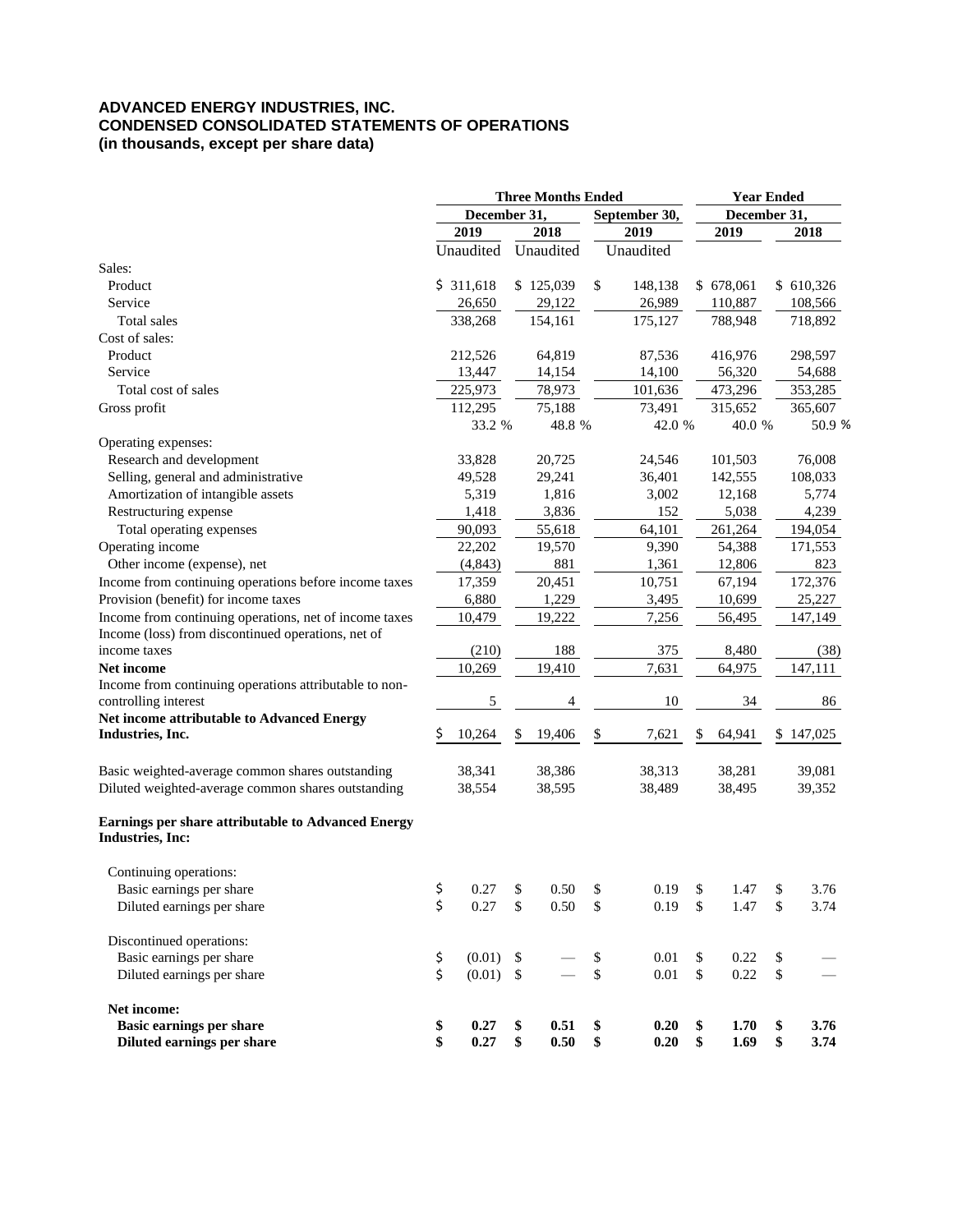#### **ADVANCED ENERGY INDUSTRIES, INC. CONDENSED CONSOLIDATED BALANCE SHEETS (in thousands)**

|                                                    | December 31,<br>2019 | December 31,<br>2018 |
|----------------------------------------------------|----------------------|----------------------|
| <b>ASSETS</b>                                      |                      |                      |
| Current assets:                                    |                      |                      |
| Cash and cash equivalents                          | \$<br>346,441        | 349,301<br>\$        |
| Marketable securities                              | 2,614                | 2,470                |
| Accounts and other receivable, net                 | 246,564              | 100,442              |
| Inventories, net                                   | 230,019              | 97,987               |
| Income taxes receivable                            | 4,245                | 2,220                |
| Other current assets                               | 36,825               | 10,173               |
| Current assets of discontinued operations          |                      | 5,855<br>30          |
| Total current assets                               | 866,738              | 568,448              |
| Property and equipment, net                        | 108,109              | 31,269               |
| Operating lease right-of-use assets                | 105,404              |                      |
| Deposits and other assets                          | 22,287               | 6,874                |
| Goodwill and intangibles, net                      | 386,943              | 156,810              |
| Deferred income tax assets                         | 42,656               | 47,099               |
| Non-current assets of discontinued operations      |                      | 5,984<br>269         |
| Total assets                                       | \$<br>1,532,406      | \$<br>816,484        |
| LIABILITIES AND STOCKHOLDERS' EQUITY               |                      |                      |
| Current liabilities:                               |                      |                      |
| Accounts payable                                   | \$<br>170,671        | \$<br>39,646         |
| Other accrued expenses                             | 112,935              | 65,377               |
| Current portion of debt                            | 17,500               |                      |
| Current portion of operating lease liability       | 18,312               |                      |
| Current liabilities of discontinued operations     |                      | 914<br>5,286         |
| Total current liabilities                          | 320,332              | 110,309              |
| Long-term debt                                     | 321,527              |                      |
| Non-current liabilities of continuing operations   | 212,400              | 88,158               |
| Non-current liabilities of discontinued operations | 887                  | 10,715               |
| Long-term liabilities                              | 534,814              | 98,873               |
| <b>Total liabilities</b>                           | 855,146              | 209,182              |
| Advanced Energy stockholders' equity               | 676,714              | 606,790              |
| Noncontrolling interest                            |                      | 546<br>512           |
| Stockholders' equity                               | 677,260              | 607,302              |
| Total liabilities and stockholders' equity         | \$<br>1,532,406      | \$<br>816,484        |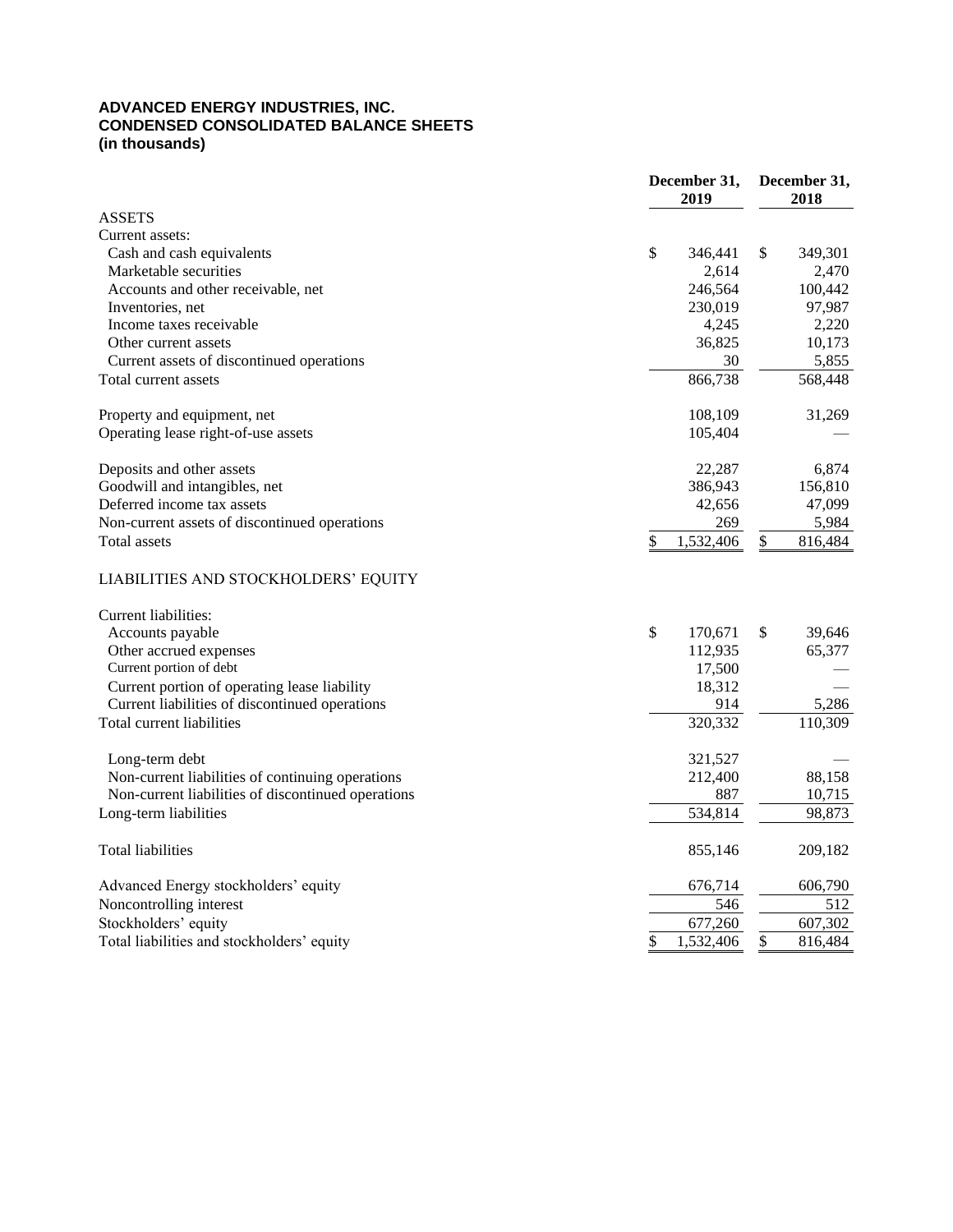#### **ADVANCED ENERGY INDUSTRIES, INC. CONDENSED CONSOLIDATED STATEMENT OF CASH FLOWS (in thousands)**

|                                                                                   | Year Ended December 31, |               |
|-----------------------------------------------------------------------------------|-------------------------|---------------|
|                                                                                   | 2019                    | 2018          |
| <b>CASH FLOWS FROM OPERATING ACTIVITIES:</b>                                      |                         |               |
| Net income                                                                        | \$<br>64,975            | \$<br>147,111 |
| Income from discontinued operations, net of income taxes                          | 8,480                   | (38)          |
| Income from continuing operations, net of income taxes                            | 56,495                  | 147,149       |
| Adjustments to reconcile net income to net cash provided by operating activities: |                         |               |
| Depreciation and amortization                                                     | 26,147                  | 13,592        |
| Stock-based compensation expense                                                  | 7,327                   | 9,703         |
| Provision for deferred income taxes                                               | (3,225)                 | 5,618         |
| Discount on notes receivable                                                      | 1,100                   |               |
| Gain on sale of central inverter service business                                 | (14,795)                |               |
| Net loss on disposal of assets                                                    | 700                     | 481           |
| Changes in operating assets and liabilities, net of assets acquired               | (25, 850)               | (25, 116)     |
| Net cash provided by operating activities from continuing operations              | 47,899                  | 151,427       |
| Net cash provided by operating activities from discontinued operations            | 493                     | (156)         |
| Net cash provided by operating activities                                         | 48,392                  | 151,271       |
| <b>CASH FLOWS FROM INVESTING ACTIVITIES:</b>                                      |                         |               |
| Purchases of marketable securities                                                |                         | (95)          |
| Proceeds from sale of marketable securities                                       | 1,742                   | 589           |
| Acquisitions, net of cash acquired                                                | (366, 101)              | (93,756)      |
| Issuance of notes receivable                                                      | (4,300)                 |               |
| Purchases of property and equipment                                               | (25, 188)               | (20, 330)     |
| Net cash used in investing activities from continuing operations                  | (393, 847)              | (113, 592)    |
| Net cash used in investing activities from discontinued operations                |                         |               |
| Net cash used in investing activities                                             | (393, 847)              | (113, 592)    |
| CASH FLOWS FROM FINANCING ACTIVITIES:                                             |                         |               |
| Net Proceeds from long-term borrowings                                            | 347,486                 |               |
| Payments on long-term borrowings                                                  | (8,750)                 |               |
| Purchase and retirement of common stock                                           |                         | (95, 125)     |
| Net payments related to stock-based award activities                              | 104                     | (2,009)       |
| Net cash provided by financing activities from continuing operations              | 338,840                 | (97, 134)     |
| Net cash provided by financing activities from discontinued operations            |                         |               |
| Net cash provided by financing activities                                         | 338,840                 | (97, 134)     |
| EFFECT OF CURRENCY TRANSLATION ON CASH                                            | (1,496)                 | (1,030)       |
| DECREASE IN CASH AND CASH EQUIVALENTS                                             | (8,111)                 | (60, 485)     |
| CASH AND CASH EQUIVALENTS, beginning of period                                    | 354,552                 | 415,037       |
| CASH AND CASH EQUIVALENTS, end of period                                          | 346,441                 | 354,552       |
| Less cash and cash equivalents from discontinued operations                       |                         | 5,251         |
| CASH AND CASH EQUIVALENTS FROM CONTINUING OPERATIONS, end                         |                         |               |
| of period                                                                         | \$<br>346,441           | \$<br>349,301 |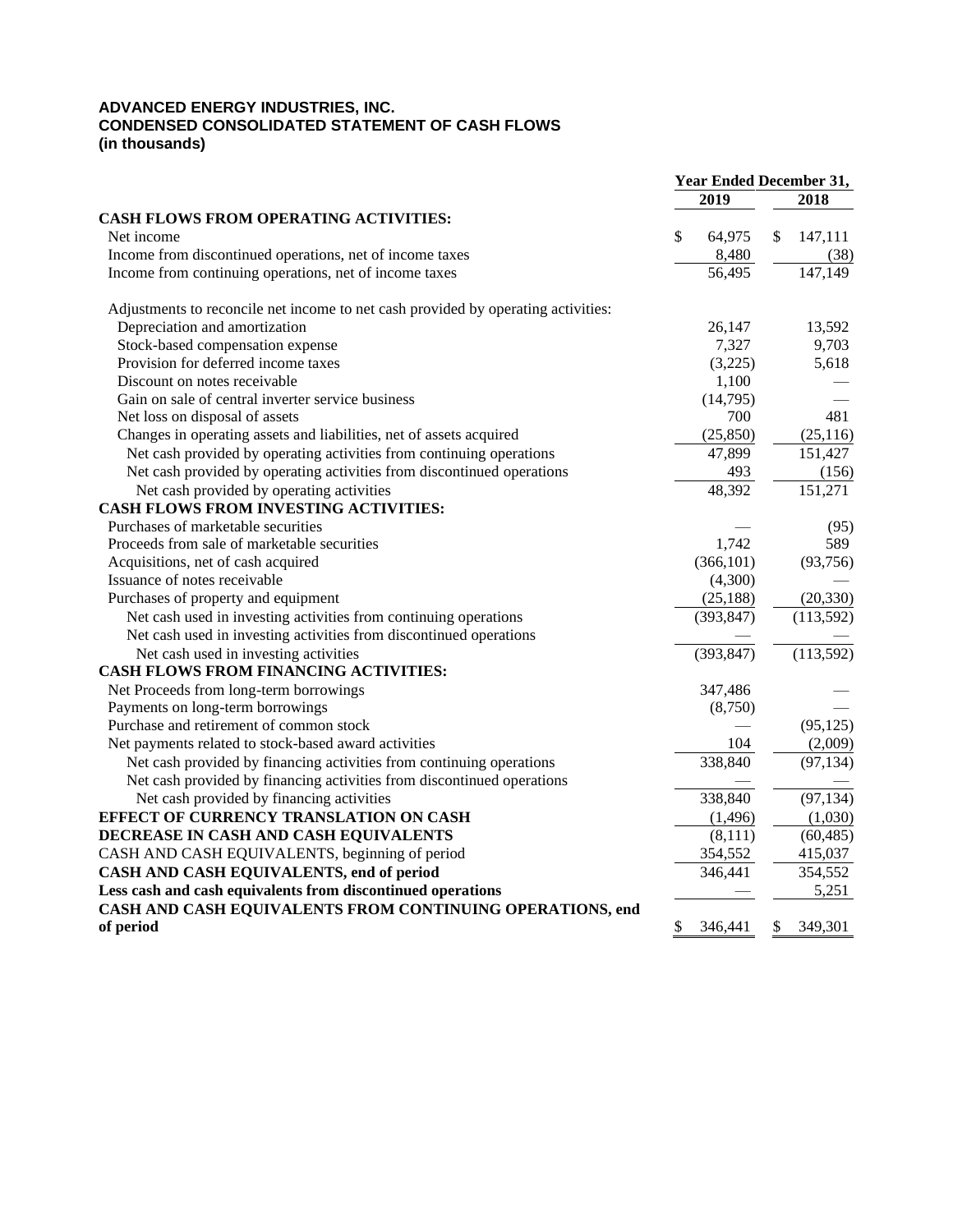#### **ADVANCED ENERGY INDUSTRIES, INC. SUPPLEMENTAL INFORMATION (UNAUDITED) (in thousands)**

| <b>Net Sales by Product Line</b> |                                               | <b>Three Months Ended</b> | <b>Year Ended</b> |         |           |           |
|----------------------------------|-----------------------------------------------|---------------------------|-------------------|---------|-----------|-----------|
|                                  | December 31,<br>September 30,<br>December 31, |                           |                   |         |           |           |
|                                  | 2019                                          | 2018                      |                   | 2019    | 2019      | 2018      |
| Semiconductor Equipment          | \$125,108                                     | \$107.393                 |                   | 96.426  | \$403,018 | \$533,770 |
| Industrial & Medical             | 96.736                                        | 46.768                    |                   | 55,187  | 245,992   | 185,122   |
| Data Center Computing            | 77.940                                        |                           |                   | 13,498  | 91,438    |           |
| Telecom & Networking             | 38,484                                        |                           |                   | 10,016  | 48,500    |           |
| Total                            | \$338,268                                     | \$154.161                 |                   | 175.127 | \$788,948 | \$718.892 |

| <b>Net Sales by Geographic Region</b> |           | <b>Three Months Ended</b> | <b>Year Ended</b> |              |           |  |  |
|---------------------------------------|-----------|---------------------------|-------------------|--------------|-----------|--|--|
|                                       |           | December 31,              | September 30,     | December 31, |           |  |  |
|                                       | 2019      | 2018                      | 2019              | 2019         | 2018      |  |  |
| North America                         | \$172,697 | 77.267                    | 83,632            | \$376,228    | \$372,834 |  |  |
| Asia                                  | 117.559   | 52.554                    | 66.157            | 293.113      | 250,574   |  |  |
| Europe                                | 47.264    | 23,991                    | 25,008            | 117,790      | 94,793    |  |  |
| <b>Other Countries</b>                | 748       | 349                       | 330               | 1.817        | 691       |  |  |
| Total                                 | \$338,268 | \$154.161                 | 175.127           | \$788,948    | \$718,892 |  |  |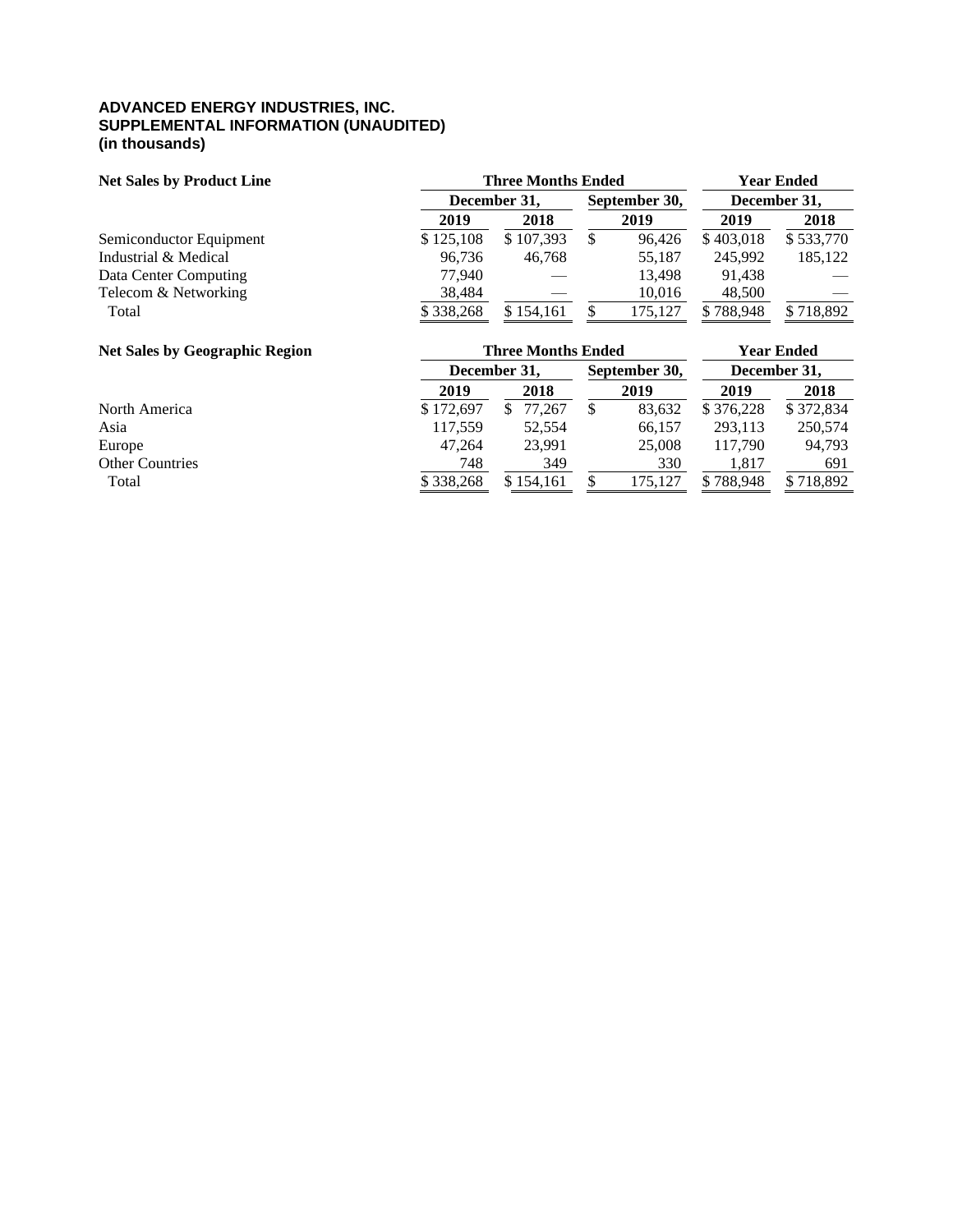#### **ADVANCED ENERGY INDUSTRIES, INC. SELECTED OTHER DATA (UNAUDITED) (in thousands)**

# **Reconciliation of Non-GAAP measure operating expenses and operating income,**

| excluding certain items                           |              | <b>Three Months Ended</b> |               | <b>Year Ended</b> |              |  |
|---------------------------------------------------|--------------|---------------------------|---------------|-------------------|--------------|--|
|                                                   | December 31, |                           | September 30, |                   | December 31, |  |
|                                                   | 2019         | 2018                      | 2019          | 2019              | 2018         |  |
| Gross profit from continuing operations, as       |              |                           |               |                   |              |  |
| reported                                          | \$112,295    | \$75,188                  | 73,491<br>\$  | \$315,652         | \$365,607    |  |
| Adjustments to gross profit:                      |              |                           |               |                   |              |  |
| Stock-based compensation                          | 160          | 166                       | 77            | 525               | 742          |  |
| Facility expansion and relocation costs           | 2,229        | 354                       | 1,342         | 3,891             | 1,328        |  |
| Acquisition-related costs                         | 6,784        | 411                       | 1,506         | 8,290             | 569          |  |
| Non-GAAP gross profit                             | 121,468      | 76,119                    | 76,416        | 328,358           | 368,246      |  |
| Non-GAAP gross margin                             | 35.9%        | 49.4%                     | 43.6%         | 41.6%             | 51.2%        |  |
| Operating expenses from continuing operations, as |              |                           |               |                   |              |  |
| reported                                          | 90,093       | 55,618                    | 64,101        | 261,264           | 194,054      |  |
| Adjustments:                                      |              |                           |               |                   |              |  |
| Amortization of intangible assets                 | (5,319)      | (1, 816)                  | (3,002)       | (12, 168)         | (5,774)      |  |
| Stock-based compensation                          | (2,115)      | (2,077)                   | (840)         | (6,803)           | (8,961)      |  |
| Acquisition-related costs                         | (2,562)      | (416)                     | (6,398)       | (12,002)          | (1,726)      |  |
| Facility expansion and relocation costs           | (651)        |                           | (223)         | (948)             | (518)        |  |
| Restructuring charges                             | (1, 418)     | (3,836)                   | (152)         | (5,038)           | (4,239)      |  |
| Non-GAAP operating expenses                       | 78,028       | 47,473                    | 53,486        | 224,305           | 172,836      |  |
| Non-GAAP operating income                         | 43,440       | \$28,646                  | \$<br>22,930  | \$104,053         | \$195,410    |  |
| Non-GAAP operating margin                         | 12.8%        | 18.6%                     | 13.1%         | 13.2%             | 27.2%        |  |

# **Reconciliation of Non-GAAP measure - income**

| excluding certain items                                |          | <b>Three Months Ended</b> |               | <b>Year Ended</b>       |              |  |  |
|--------------------------------------------------------|----------|---------------------------|---------------|-------------------------|--------------|--|--|
|                                                        |          | December 31,              | September 30, |                         | December 31, |  |  |
|                                                        | 2019     | 2018                      |               | 2019                    | 2018         |  |  |
| Income from continuing operations, less noncontrolling |          |                           |               |                         |              |  |  |
| interest, net of income taxes                          | \$10,474 | $$19,218$ \$              | 7.246         | <sup>\$</sup><br>56,461 | \$147,063    |  |  |
| Adjustments:                                           |          |                           |               |                         |              |  |  |
| Amortization of intangible assets                      | 5,319    | 1,816                     | 2,973         | 12,168                  | 5,774        |  |  |
| Acquisition-related costs                              | 9.346    | 827                       | 7.904         | 20.263                  | 2,295        |  |  |
| Facility expansion and relocation costs                | 2,879    | 354                       | 1,565         | 4,838                   | 1,846        |  |  |
| Restructuring charges                                  | 1,418    | 3,836                     | 152           | 5,038                   | 4,239        |  |  |
| Tax Cuts and Jobs Act Impact                           |          | 1,452                     |               |                         | 5,703        |  |  |
| Central inverter services business sale                | 1,067    |                           |               | (13,737)                |              |  |  |
| Tax effect of Non-GAAP adjustments                     | 1,195    | (1,198)                   | 326           | 3,206                   | (2, 344)     |  |  |
| Non-GAAP income, net of income taxes, excluding        |          |                           |               |                         |              |  |  |
| stock-based compensation                               | 31,698   | 26,305                    | 20,166        | 88,237                  | 164,576      |  |  |
| Stock-based compensation, net of taxes                 | 1,740    | 1,705                     | 702           | 5,627                   | 7,421        |  |  |
| Non-GAAP income, net of income taxes                   | \$33,438 | $$28,010$ \$              | 20,868        | 93,864                  | \$171,997    |  |  |